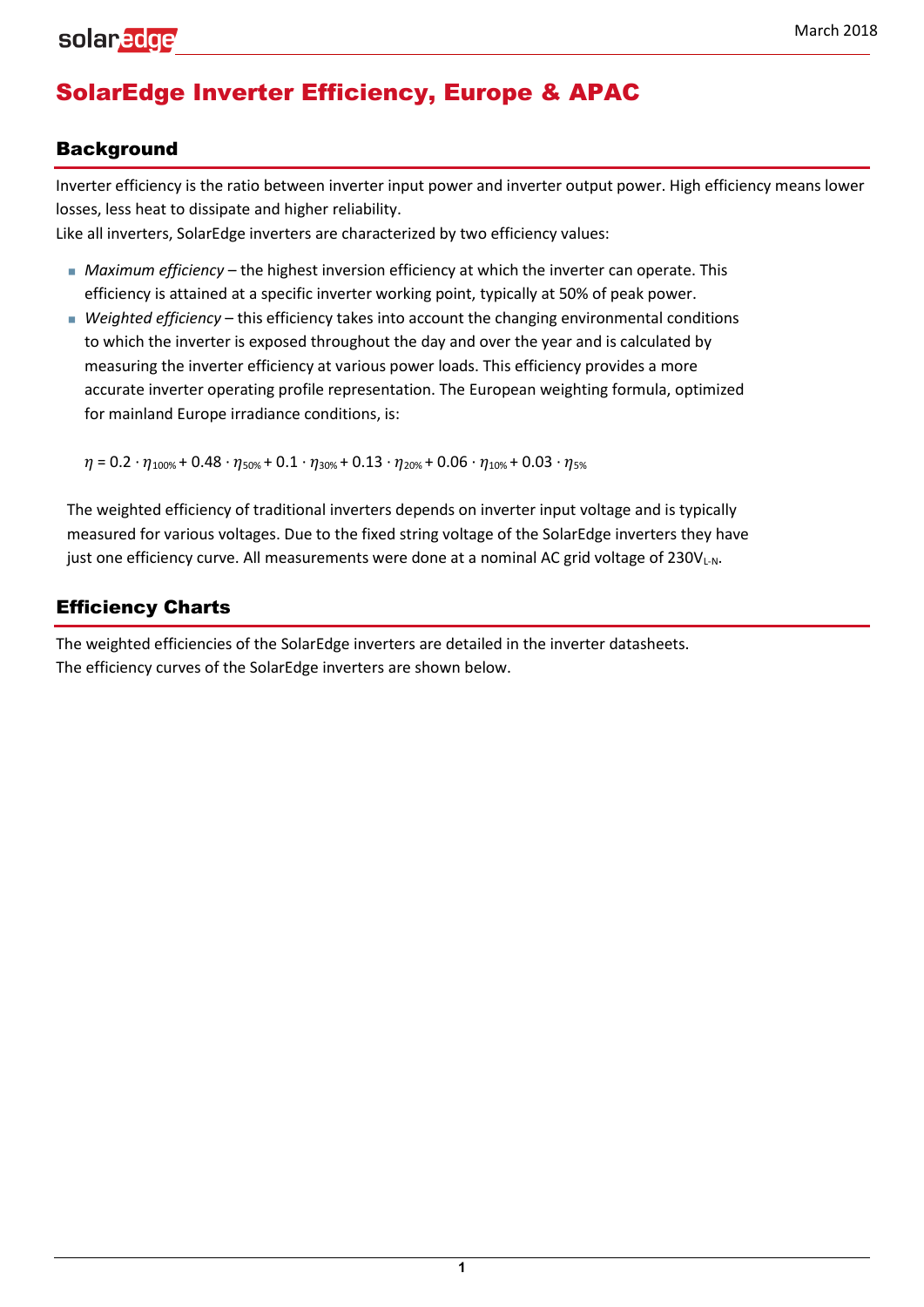## Single Phase Inverters



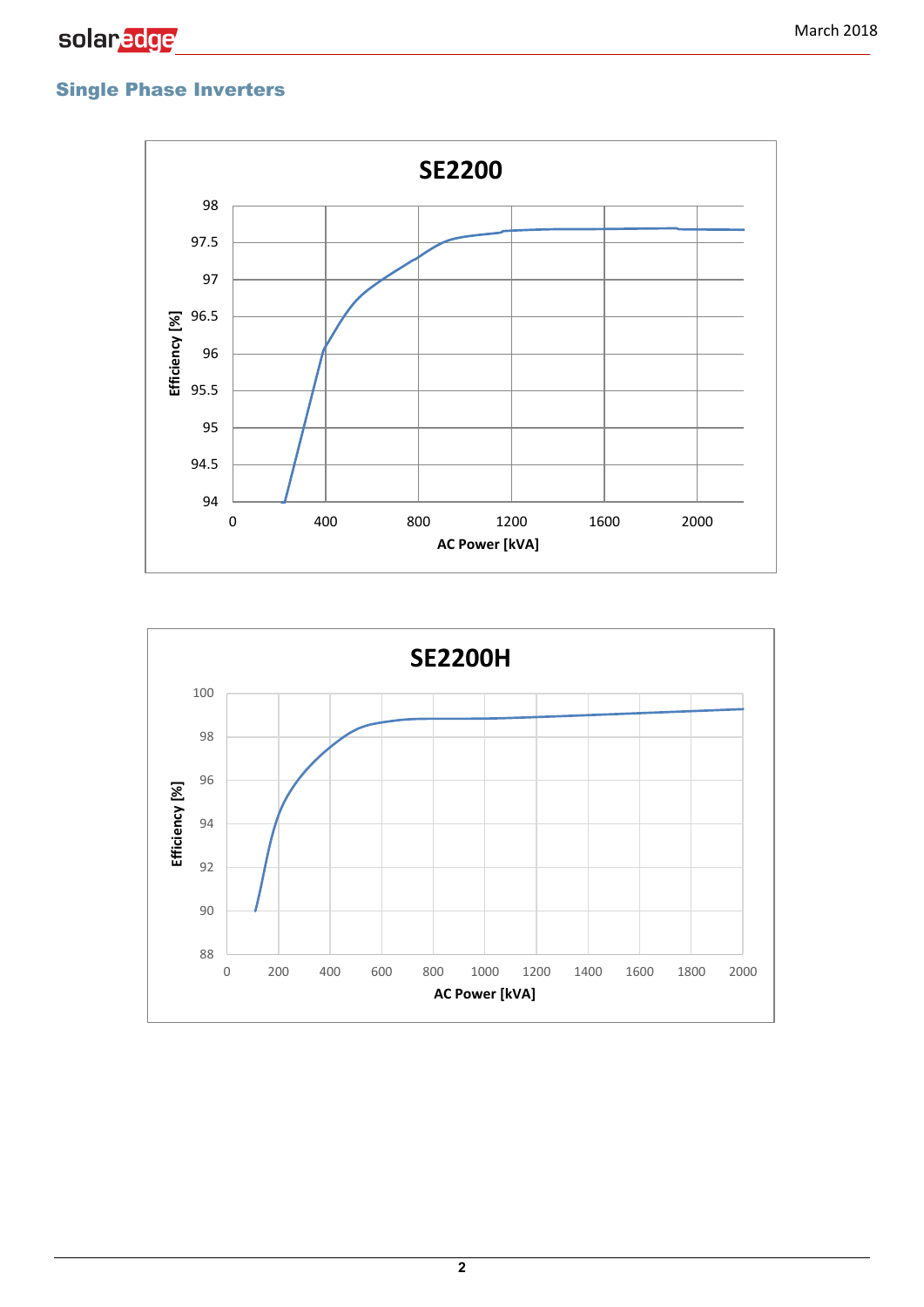





**3**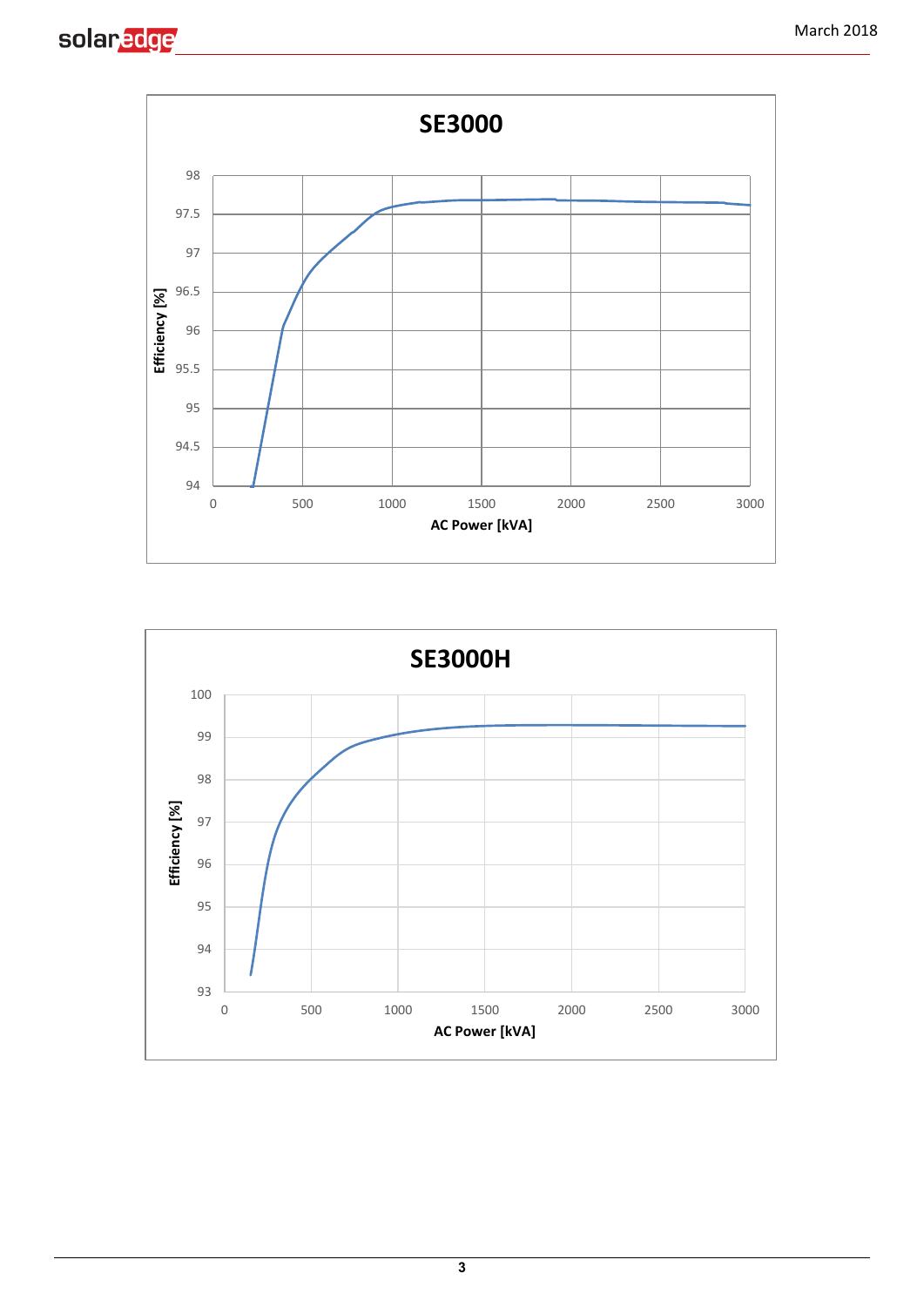

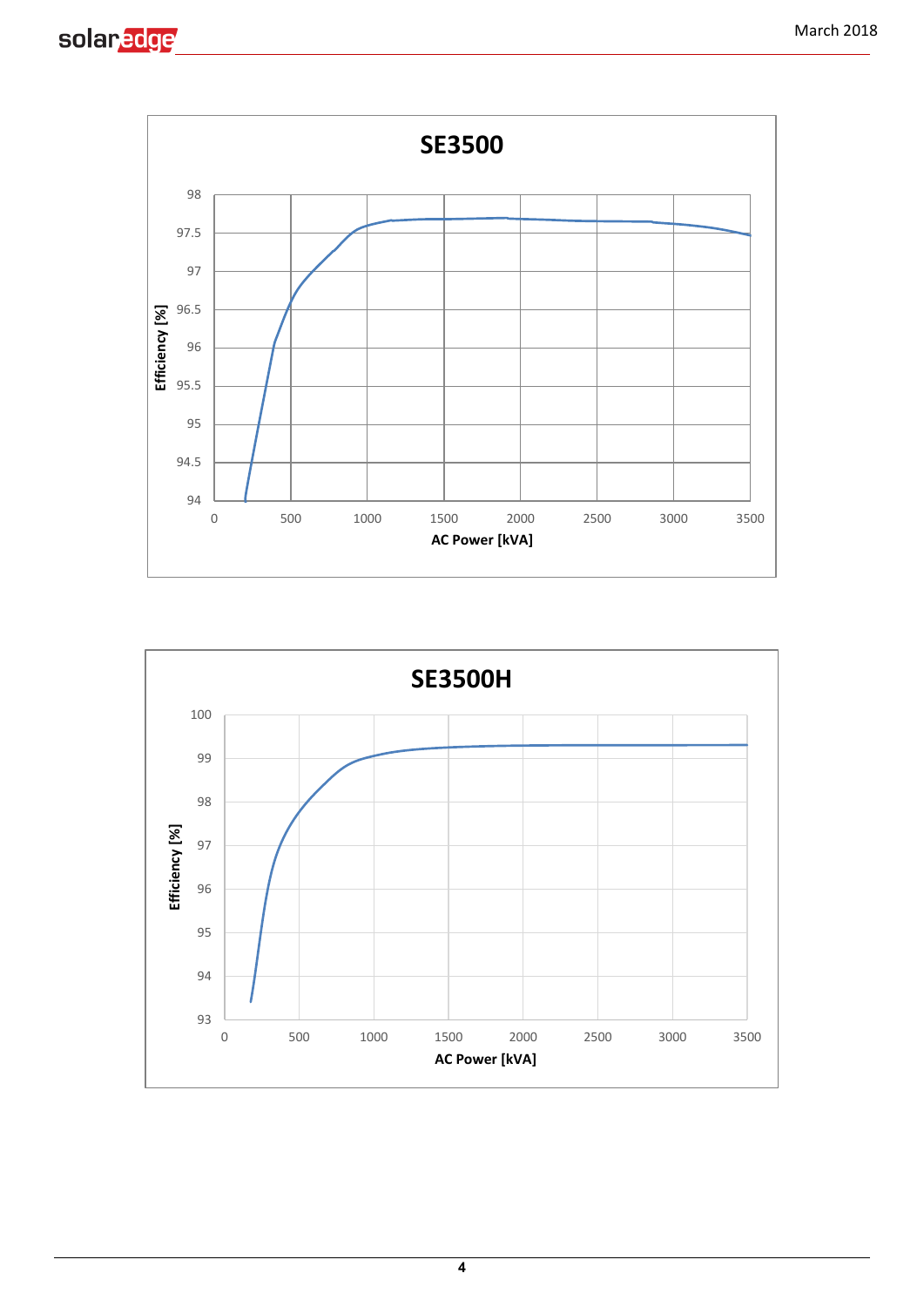



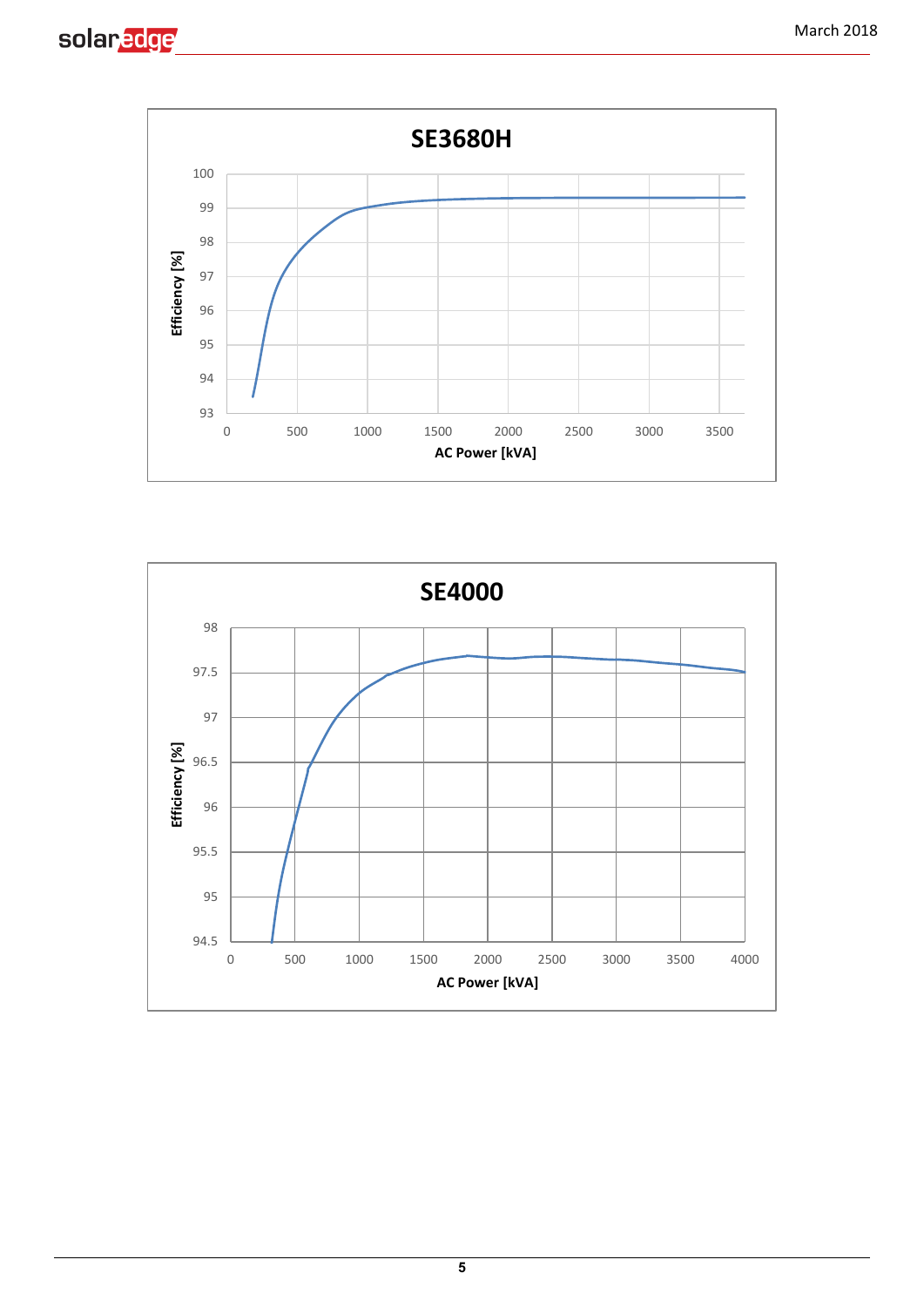



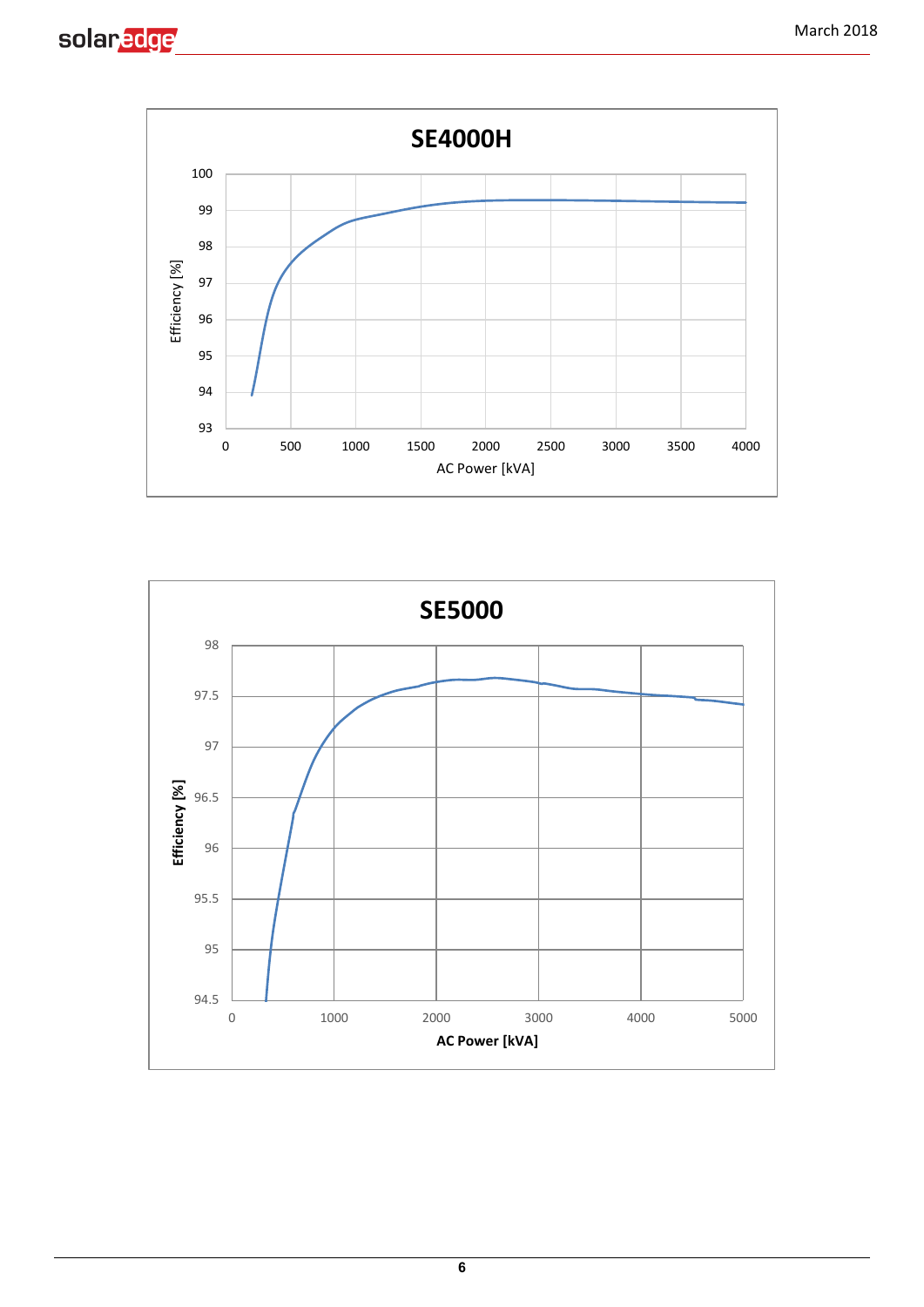





\*The SE5500H-JP inverter model is available in Japan only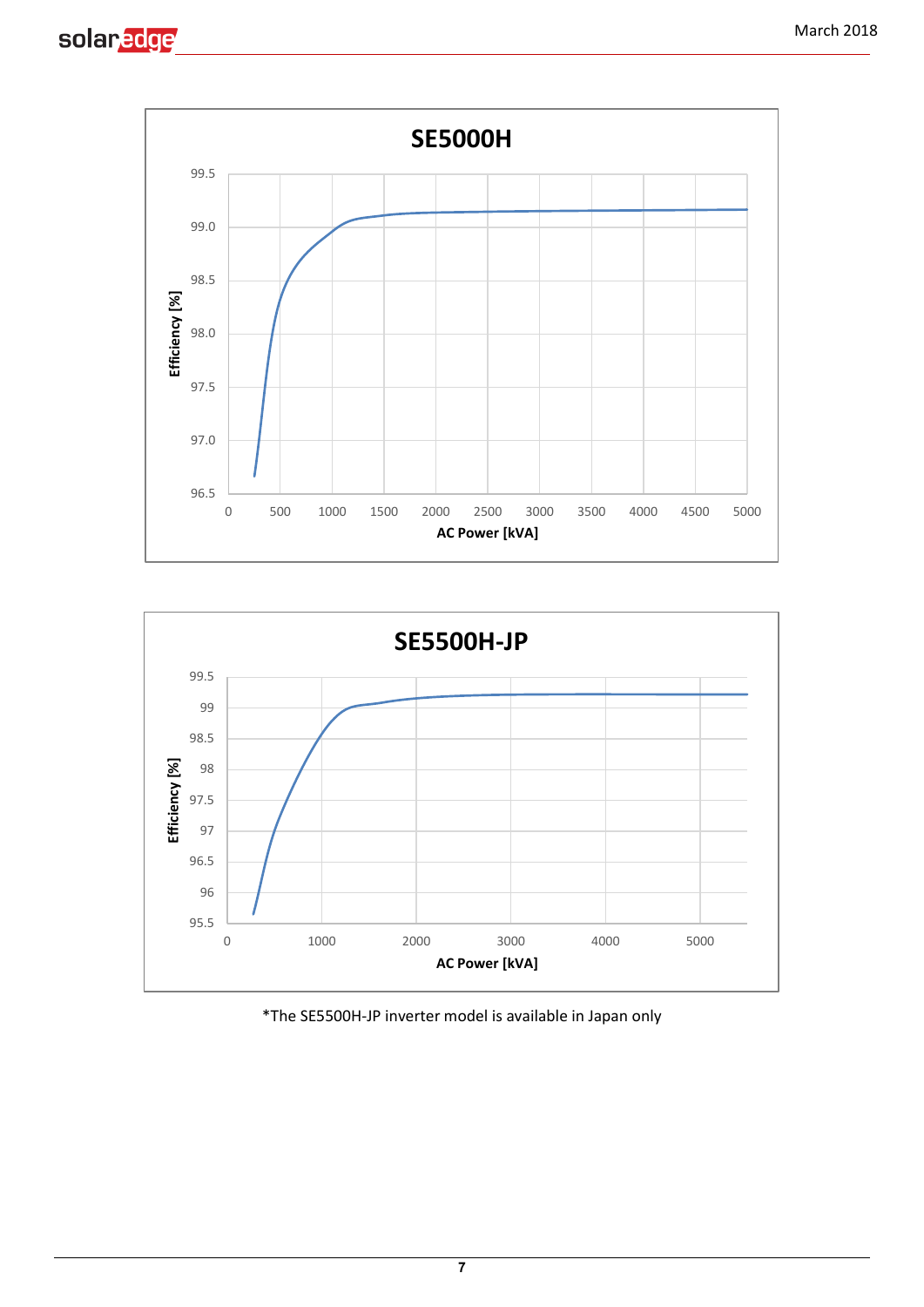

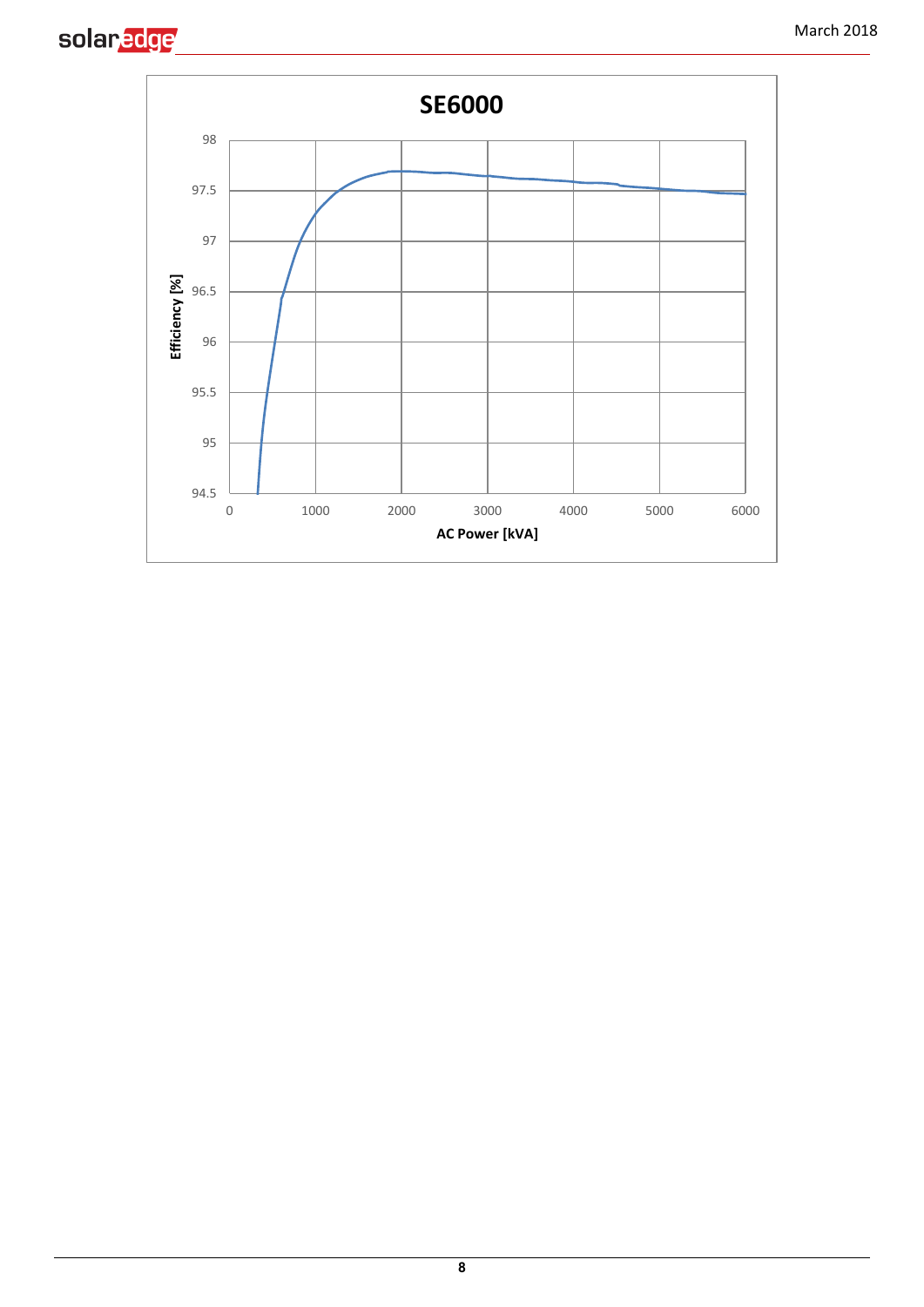



#### Three Phase Inverters

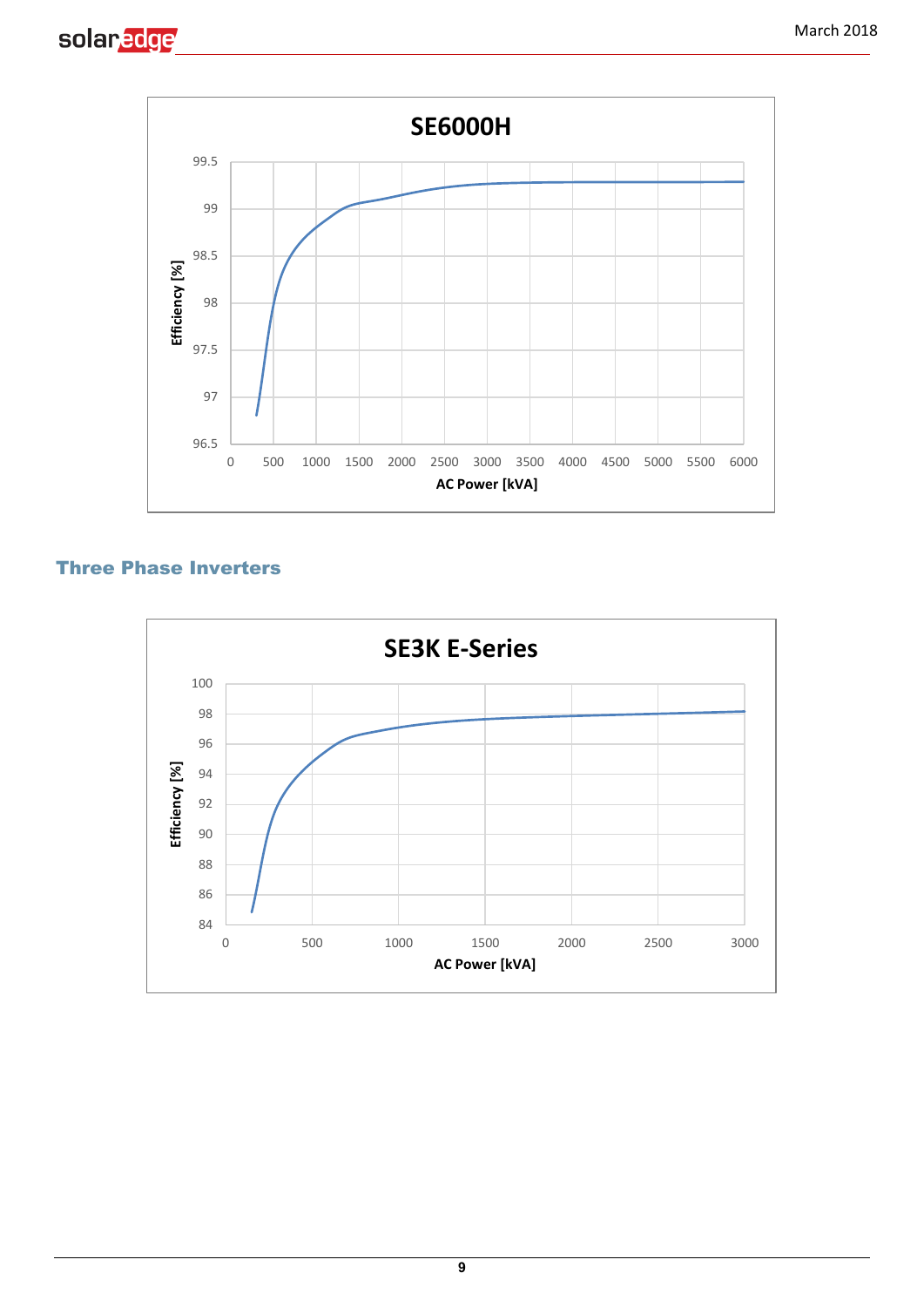



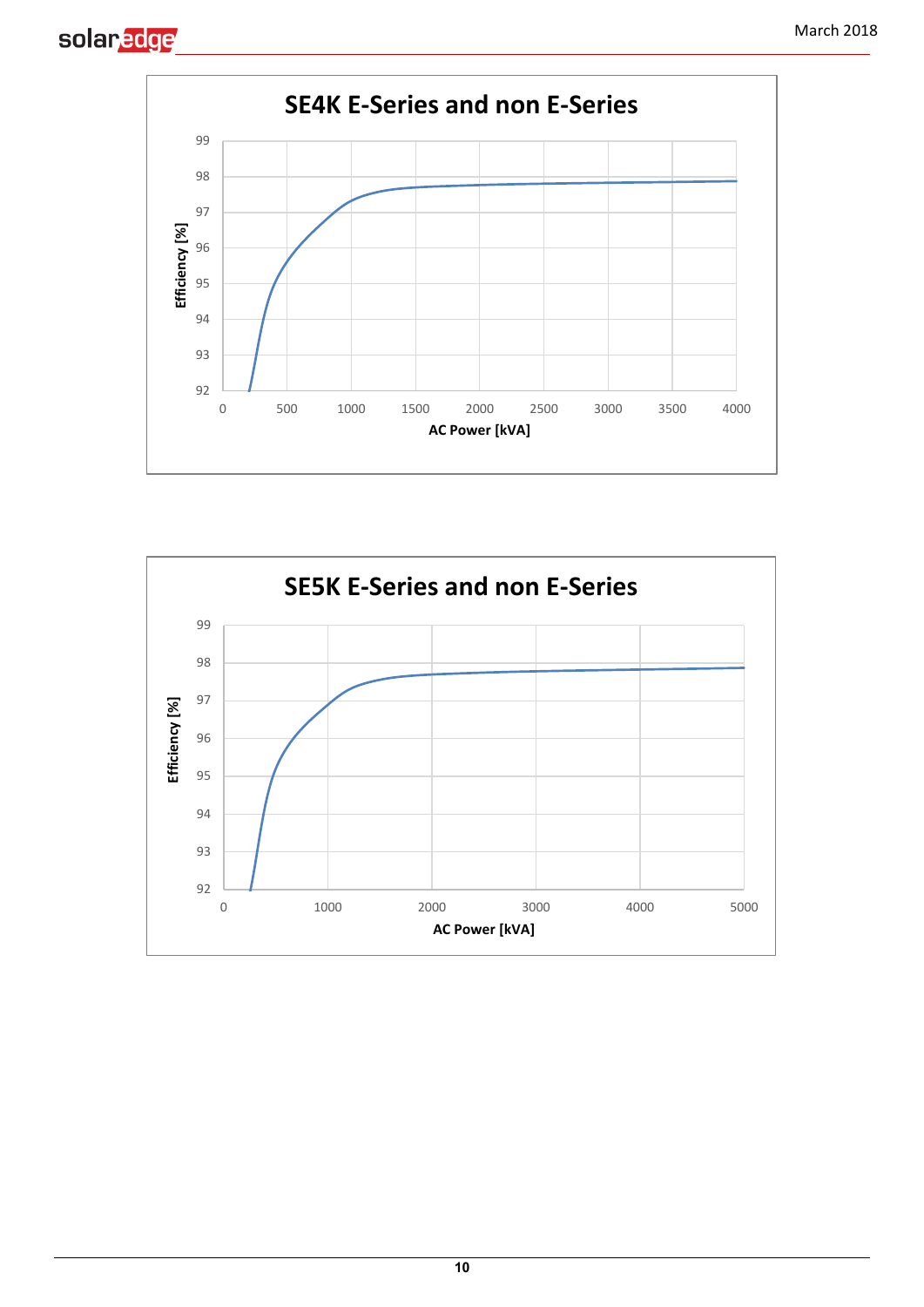



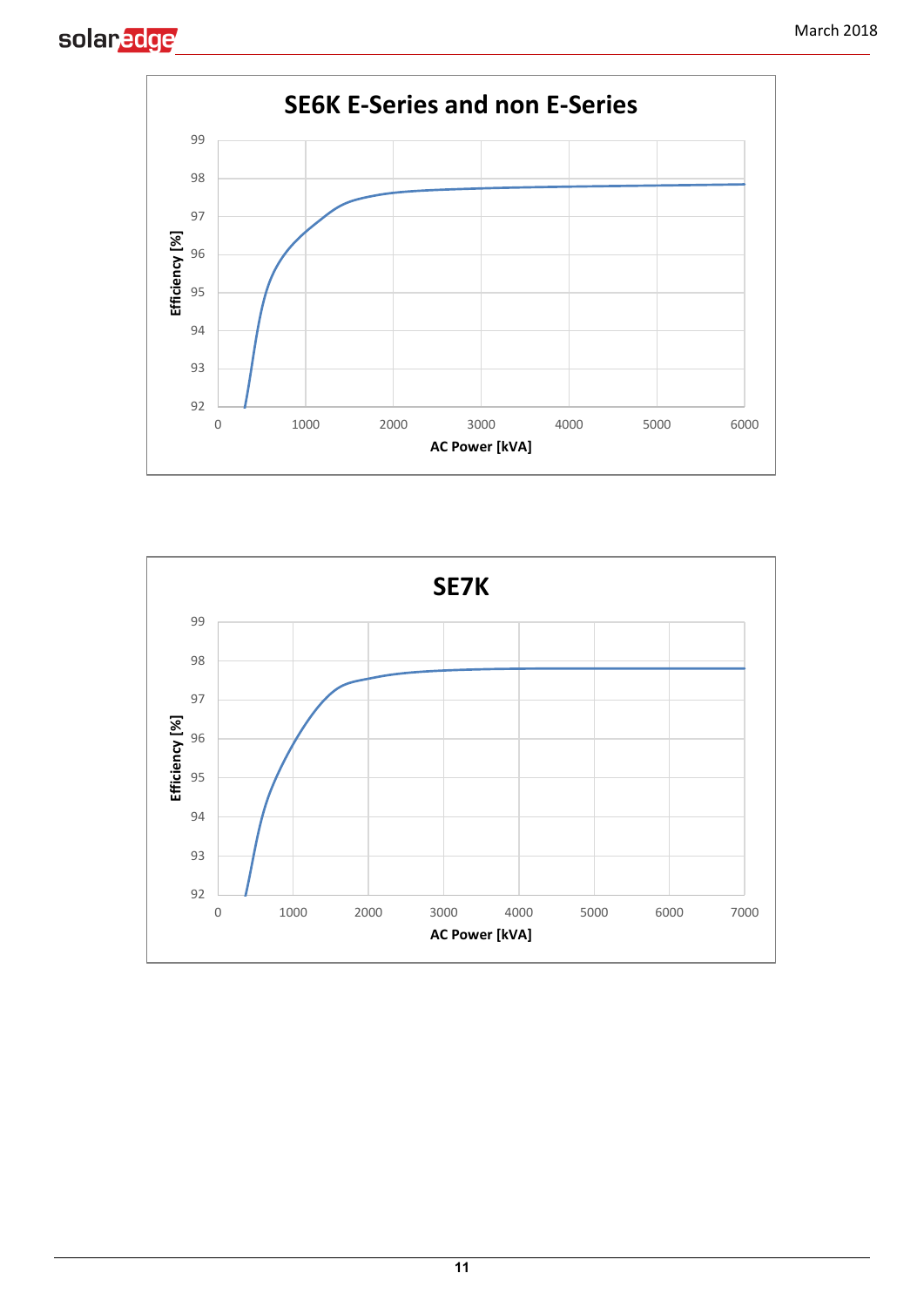



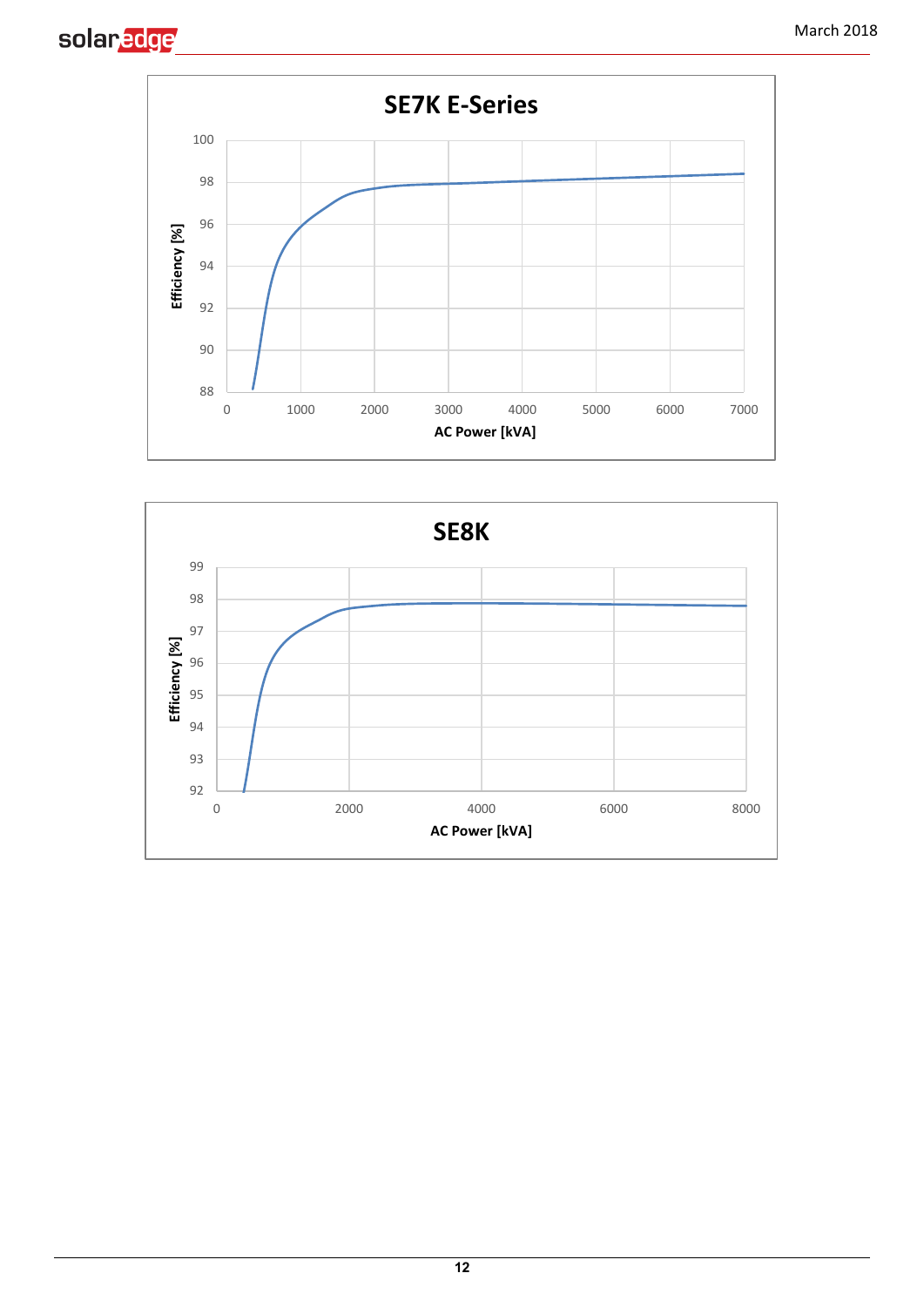



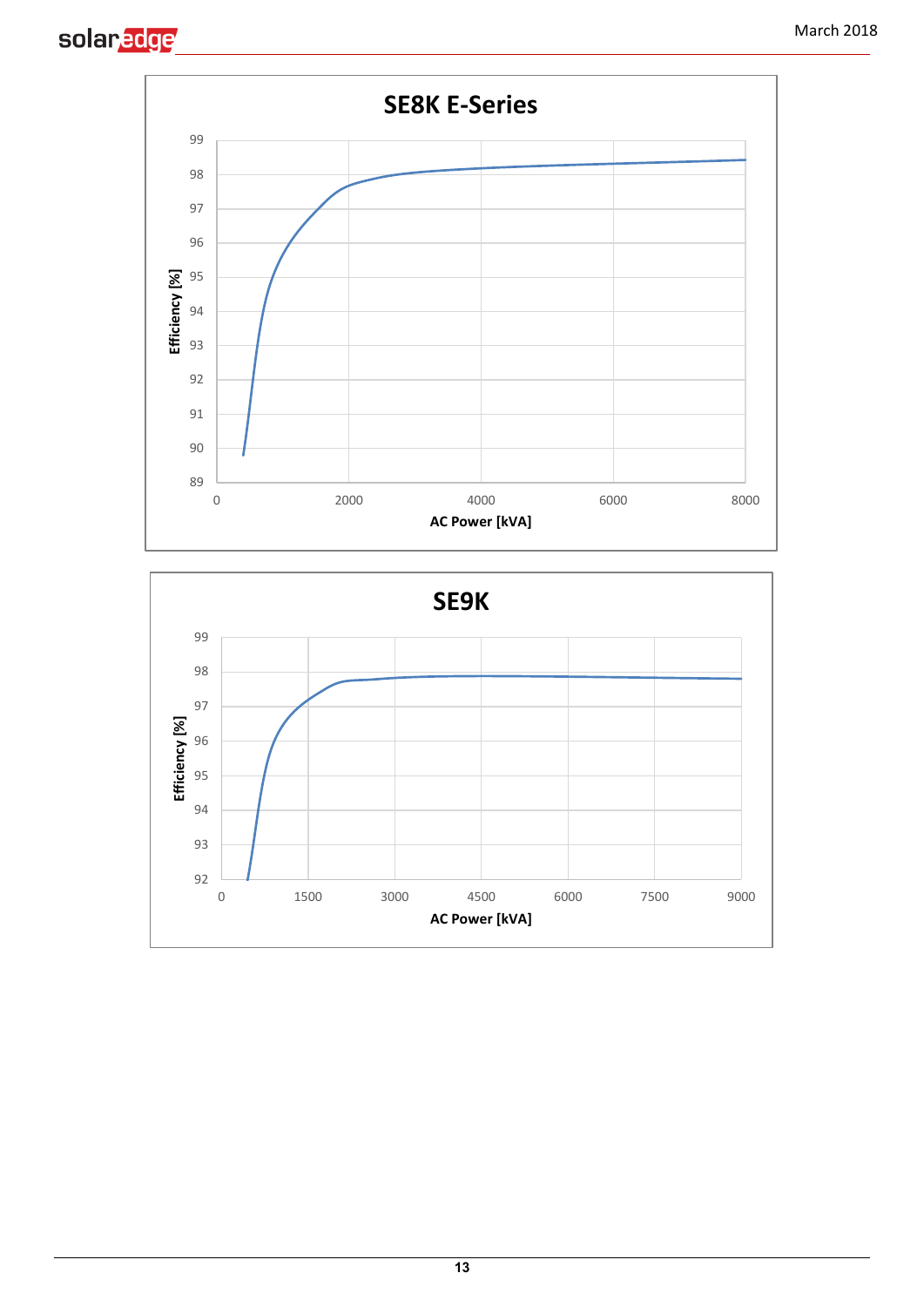



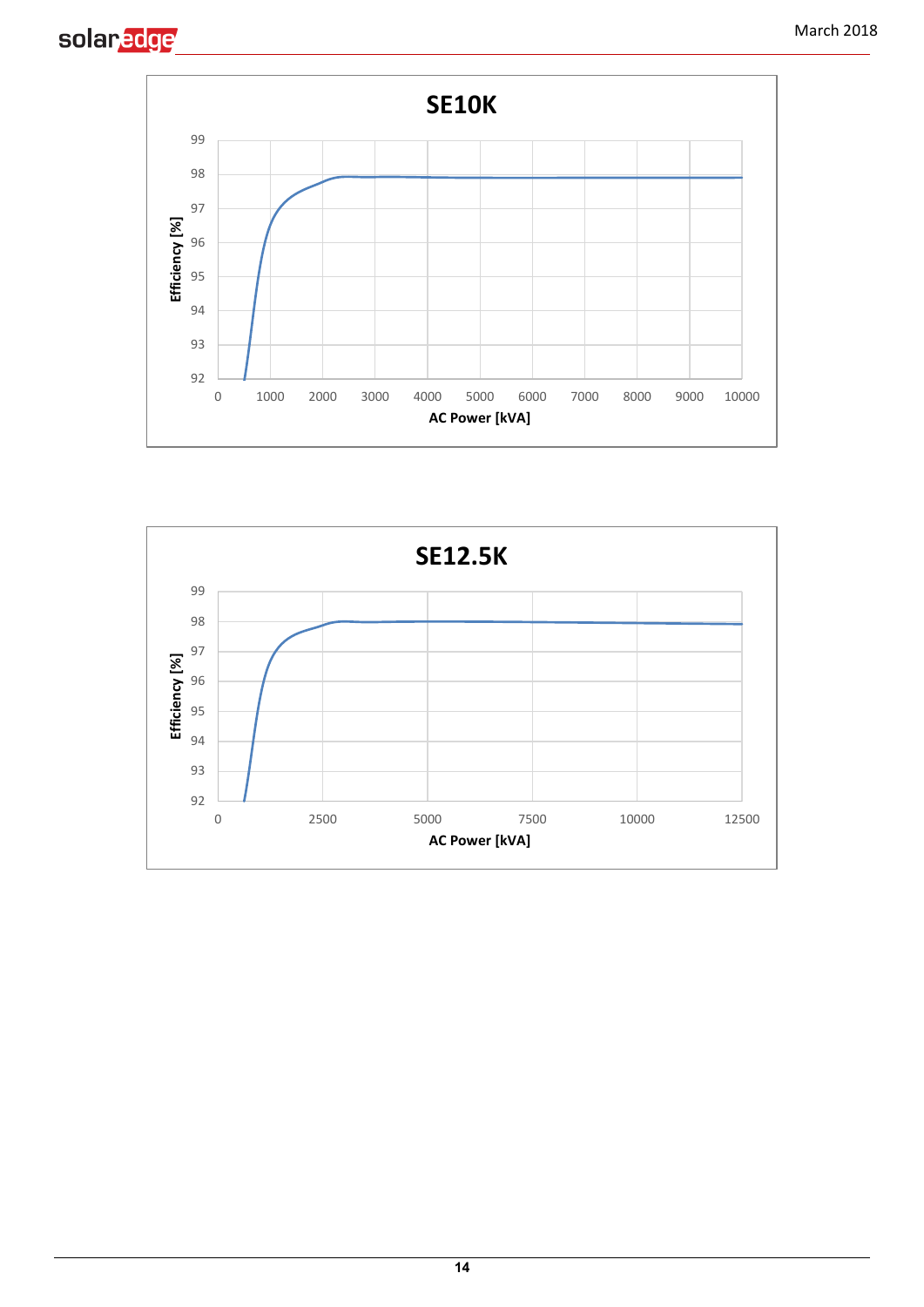



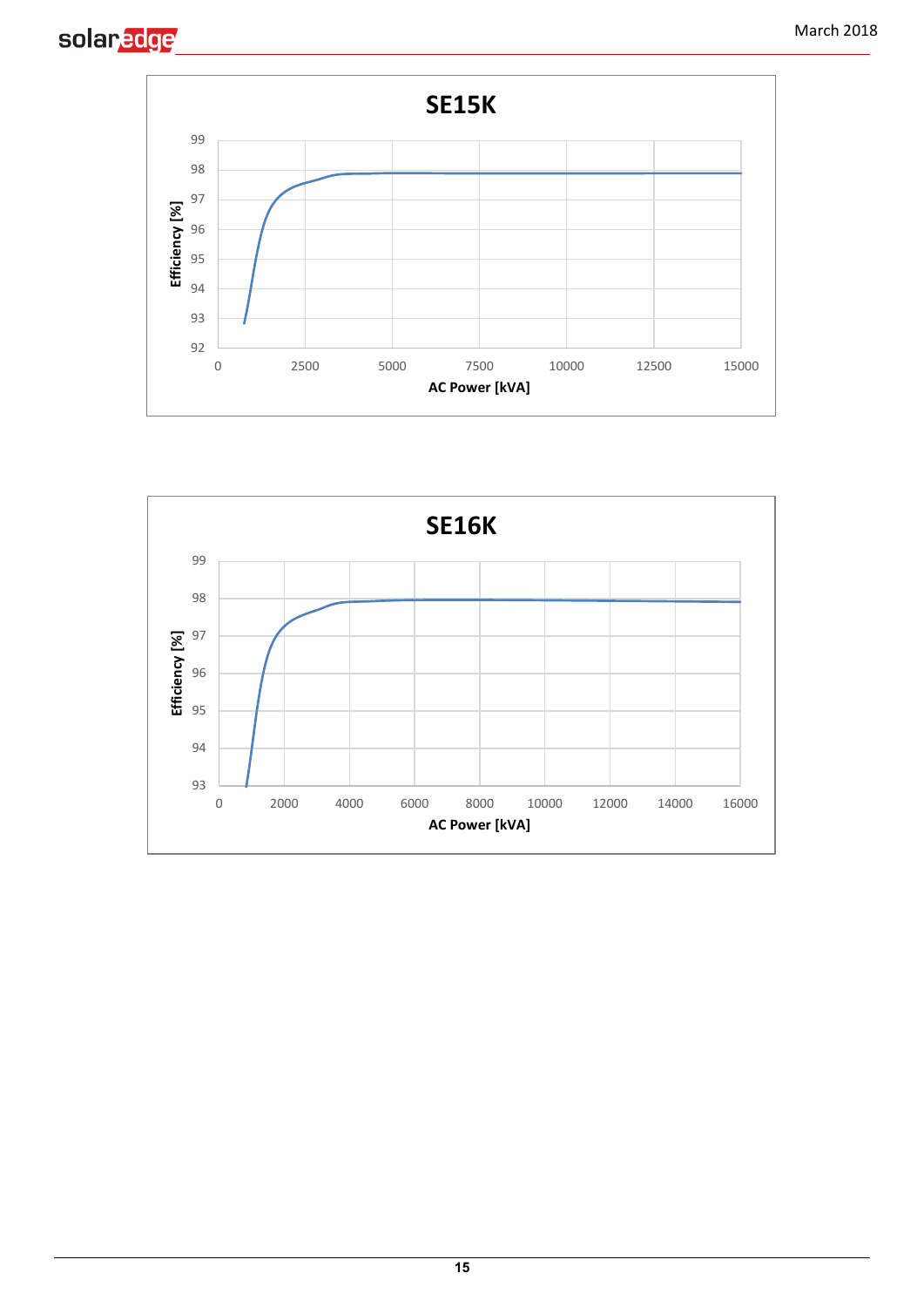



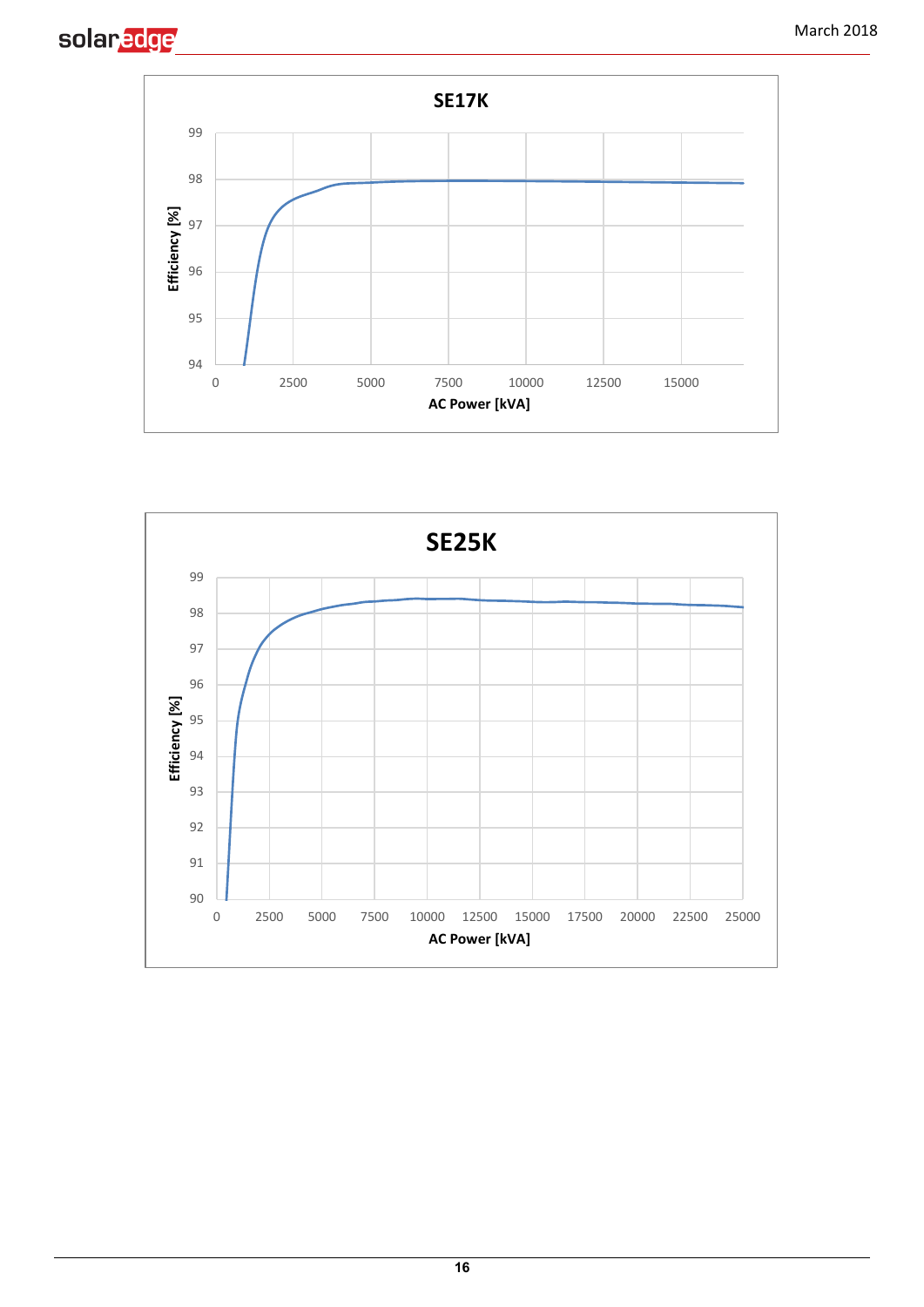



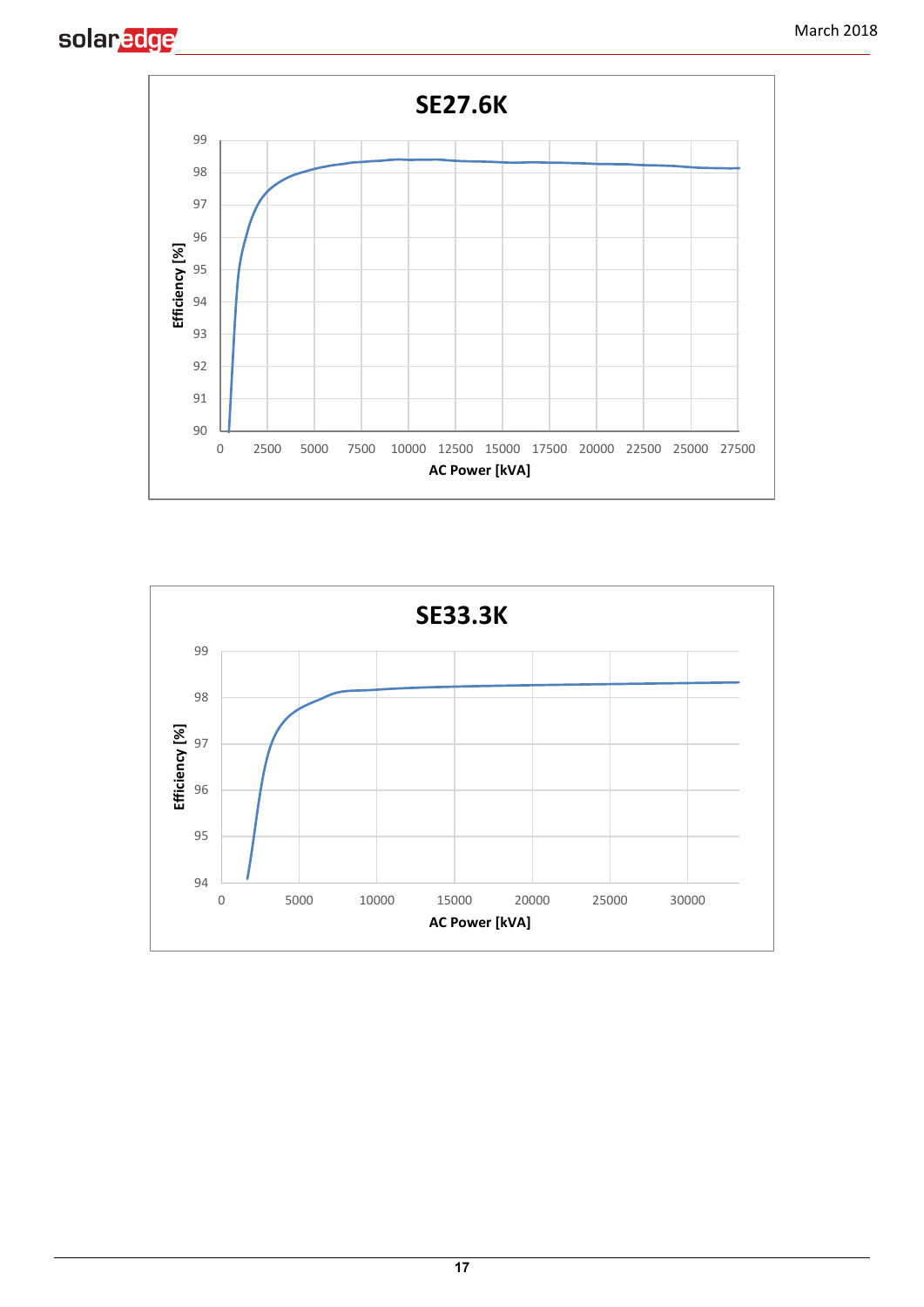



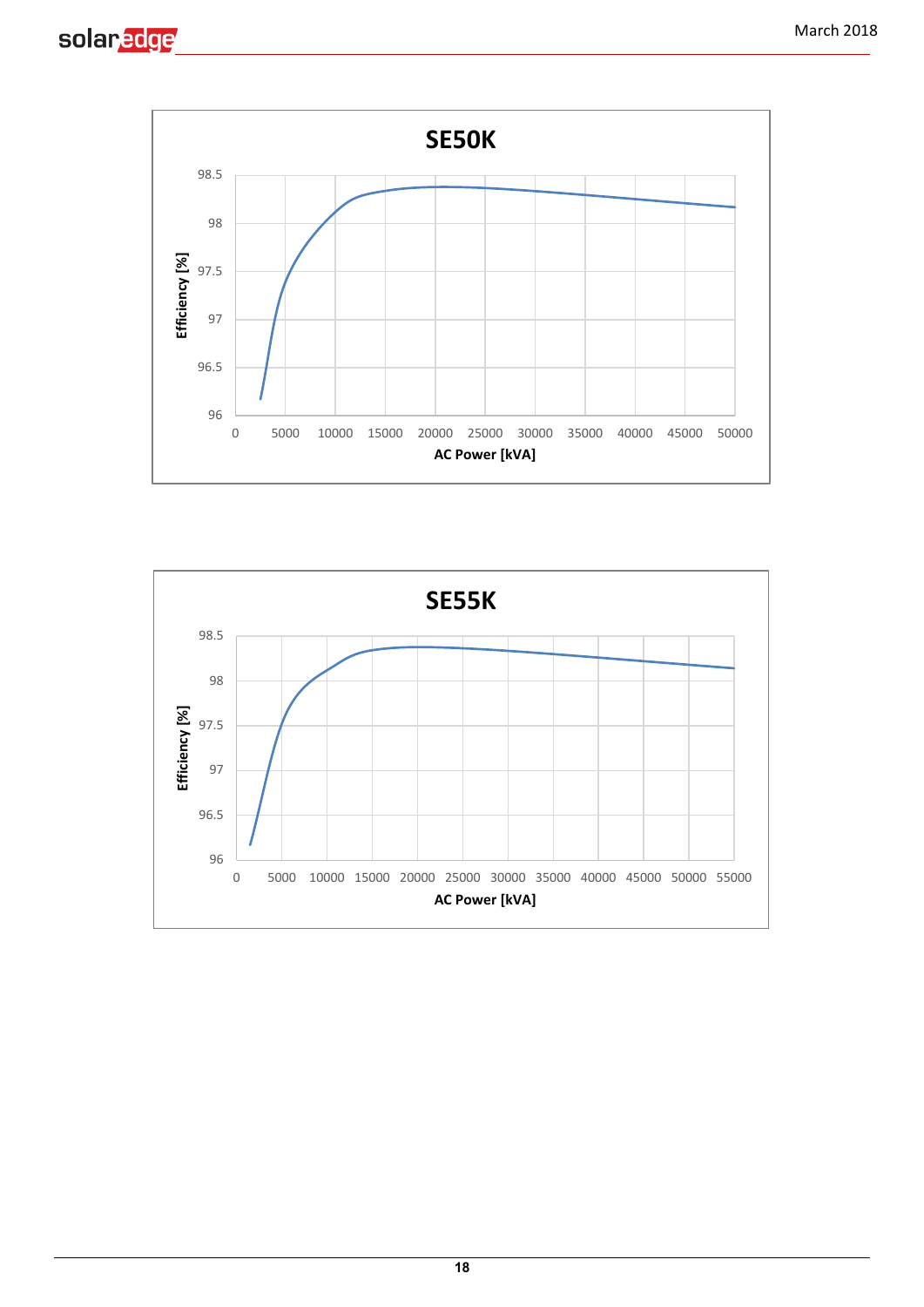